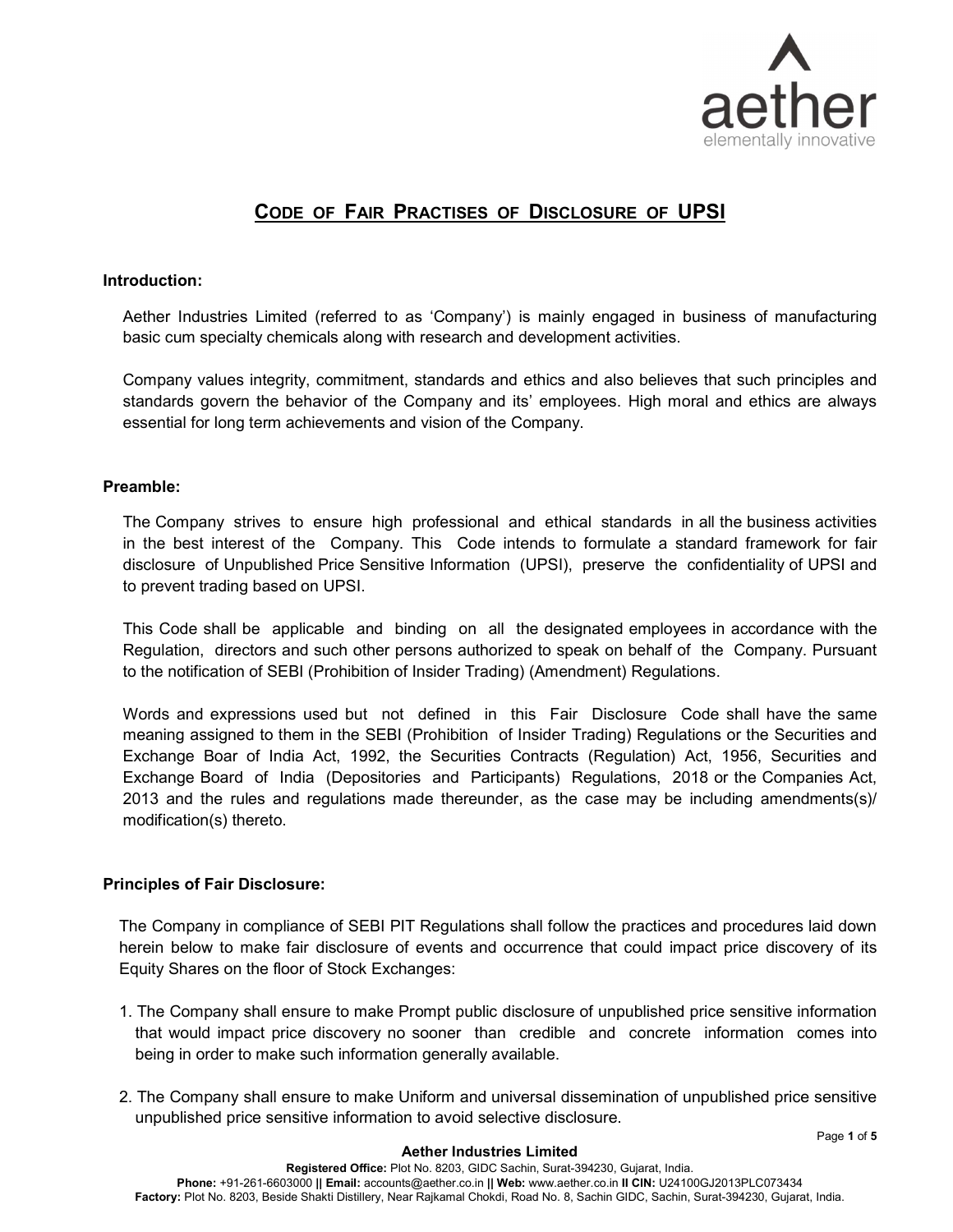

- 3. The Company Secretary / Compliance Officer of the Company shall act as the Chief Investor Relations Officer to deal with dissemination of information and disclosure of unpublished price sensitive information.
- 4. The Company shall make Prompt dissemination of unpublished price sensitive information that gets disclosed selectively, inadvertently or otherwise to make such information generally available.
- 5. The Company shall provide appropriate and fair response to queries on news reports and requests for verification of market rumours by regulatory authorities.
- 6. The Company shall ensure that information shared with analysts and research personnel is not unpublished price sensitive information.
- 7. The Company shall develop and follow best practices to make transcripts or records of proceedings of meetings with analysts and other investor relations conferences on the official website to ensure official confirmation and documentation of disclosures made.
- 8. The Company shall handle all unpublished price sensitive information on a need-to-know basis s i.e. UPSI may be disclosed where such disclosure is in furtherance of legitimate purposes, discharge of legal obligations or to those within the company who need the information to discharge their duty and whose possession of such information will not give rise to a conflict of interest or appearance of misuse of such information.

In line with Regulations 3 of SEBI PIT Regulations and any modification(s)/ amendment(s) thereto, Policy for determination of legitimate purposes is as under:

- 1. "Legitimate purpose" shall mean Sharing of unpublished price sensitive information in the course of business by an insider with partners, collaborators, lenders, customers, suppliers, merchant bankers, legal advisors, auditors, insolvency professionals, other advisors or consultants provided that such sharing has not been carried out to evade or circumvent the prohibitions of the SEBI PIT Regulations.
- 2. Any person in receipt of unpublished price sensitive information pursuant to a legitimate purpose shall be considered an "insider" for purposes of the SEBI PIT Regulations and due notice shall be given to such person to maintain confidentiality of such unpublished price sensitive information in compliance with the said Regulations. Such person is also required to ensure the confidentiality of Unpublished Price Sensitive Information shared with him / her, in compliance with the SEBI PIT Regulations.
- 3. Unpublished Price Sensitive Information, such as Financial Results, declaration of Dividends, proposal of Corporate Restructuring, diversification, expansion acquisition in the stake of other entities, etc. shall be handled within the Company on a need-to-know basis, and the same should be disclosed only to those who need such information to discharge their duties or legal obligations by virtue of their respective role and function, whose possession of such information will not give rise to a conflict of interest or appearance of misuse of such information.

Page 2 of 5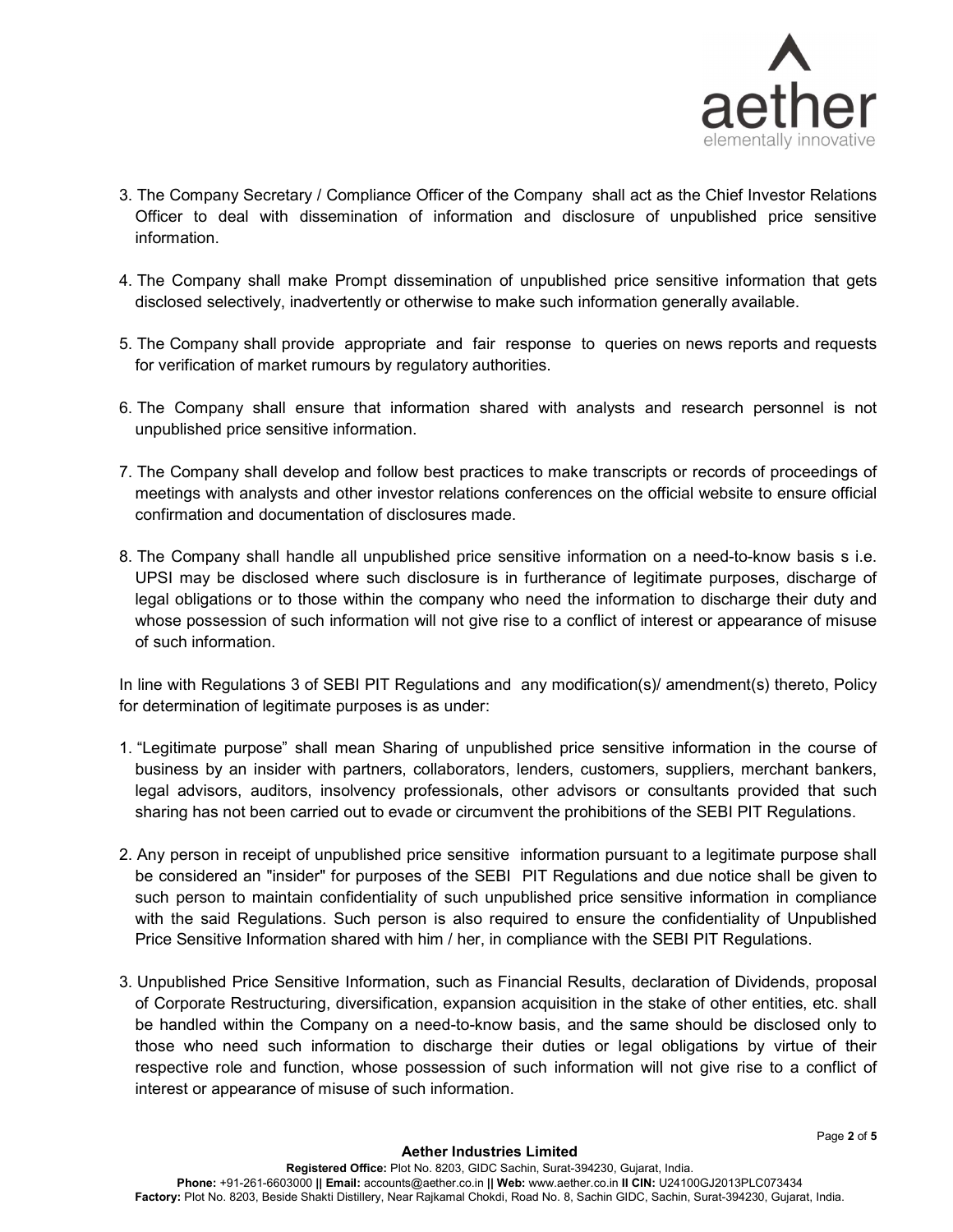

4. A structured digital database shall be maintained containing the names of such persons or entities, as the case may be, with whom information is shared for legitimate purposes along with the Permanent Account Number or any other identifier authorized by law where Permanent Account Number is not available. Adequate and effective system of internal controls will also be laid out to secure such database. Documents containing confidential information shall be kept secured. Computer files must have adequate security login and password, etc.

In case there are any regulatory changes requiring modifications to this Policy, the same shall be reviewed and amended with the approval of the Board of Directors. However, the amendment in the regulatory requirements shall be binding on the Company and prevail over this Policy even if not incorporated in this Policy.

# Role of Compliance Officer:

- i. The Board has appointed the Company secretary of the Company as the Compliance Officer, who shall report to the chairperson of the Company.
- ii. The Compliance Officer shall at quarterly intervals prepare a report on insider trading to the Chairman of the Audit Committee or the Chairman of the Board.
- iii. The Compliance Officer shall maintain a database of the violations of Code of Conduct by Designated Persons and immediate relatives of Designated Persons.
- iv. The Compliance Officer shall assist all Employees in addressing any clarifications regarding the Insider Trading Regulations and the Code.
- v. To assist the Board in identifying the Designated Persons to be covered by the code of conduct on the basis of their role and function in the organization and the access that such role and function would provide to unpublished price sensitive information in addition to seniority and professional designation.

# Dissemination of Price Sensitive Information:

- i. No information shall be passed by Designated Persons by way of making a recommendation for the purchase or sale of Securities of the Company.
- ii. Disclosure or dissemination of Unpublished Price Sensitive Information with special reference to analysts, media persons and institutional investors:

The following guidelines shall be followed while dealing with analysts and institutional investors:

a) Only public information to be provided.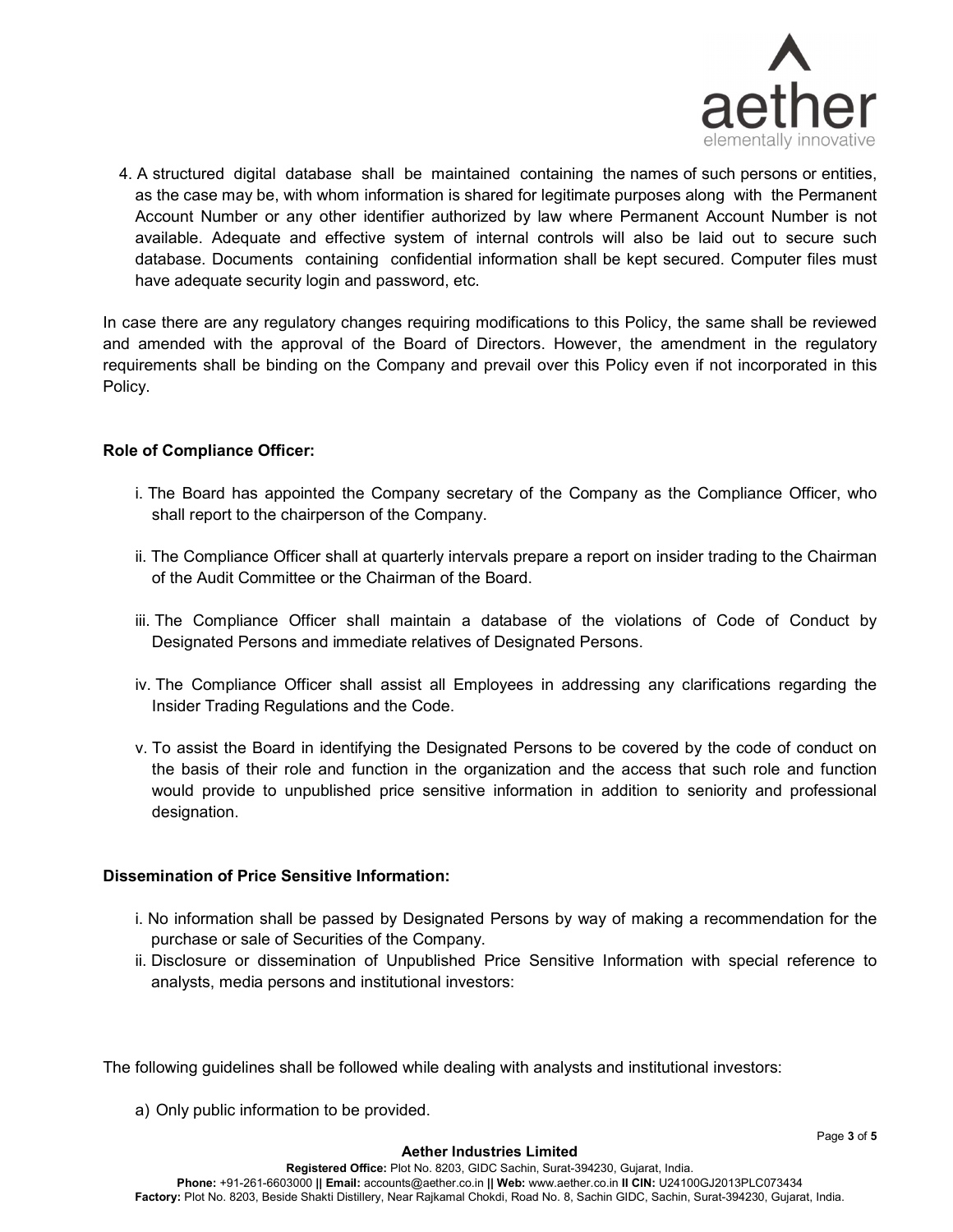

- b.) At least two Company representatives be present at meetings with analysts, media persons and institutional investors.
- c.) Unanticipated questions may be taken on notice and a considered response given later. If the answer includes Unpublished Price Sensitive Information, a public announcement should be made before responding.
- d.) Simultaneous release of information after every such meeting.
- e.) Where disclosure of Unpublished Price Sensitive Information is required to be made to any person in the course of a transaction, such disclosure shall be made on a "need to know" basis. Any such disclosure shall be made in accordance with the Insider Trading Regulations.

The following process shall be followed in bringing persons to whom Unpublished Price Sensitive Information is disclosed as 'insiders':

- a) All such persons shall be required to enter into agreements to contract confidentiality and nondisclosure obligations, in accordance with regulation 3(4) of the Insider Trading Regulations;
- b) The Compliance Officer shall explain to all such persons the obligations and consequences of breach of obligations set out in the Insider Trading Regulations.
- c) The Compliance Officer shall maintain a list of all persons brought in as 'insiders' pursuant to this Code.

# Penalty for Contravention of the Code of Conduct:

- i.) Every Designated Person shall be individually responsible for complying with the provisions of the Code (including to the extent the provisions hereof are applicable to his/her dependents).
- ii.) Any Designated Person who trades in securities or communicates any information for trading in Securities, in contravention of this Code may be penalized and appropriate action may be taken by the Company.
- iii.) Designated Persons who violate the Code shall also be subject to disciplinary action by the Company, which may include wage freeze, suspension, recovery, clawback, ineligibility for future participation in employee stock option plans, etc.
- iv.) The action by the Company shall not preclude the Securities and Exchange Board of India from taking any action in case of violation of the Insider Trading Regulations.
- v.) In case of the Board becoming aware of any violation by the Designated Person and immediate relatives of Designated Persons of the Insider Trading Regulation, the Board shall promptly inform